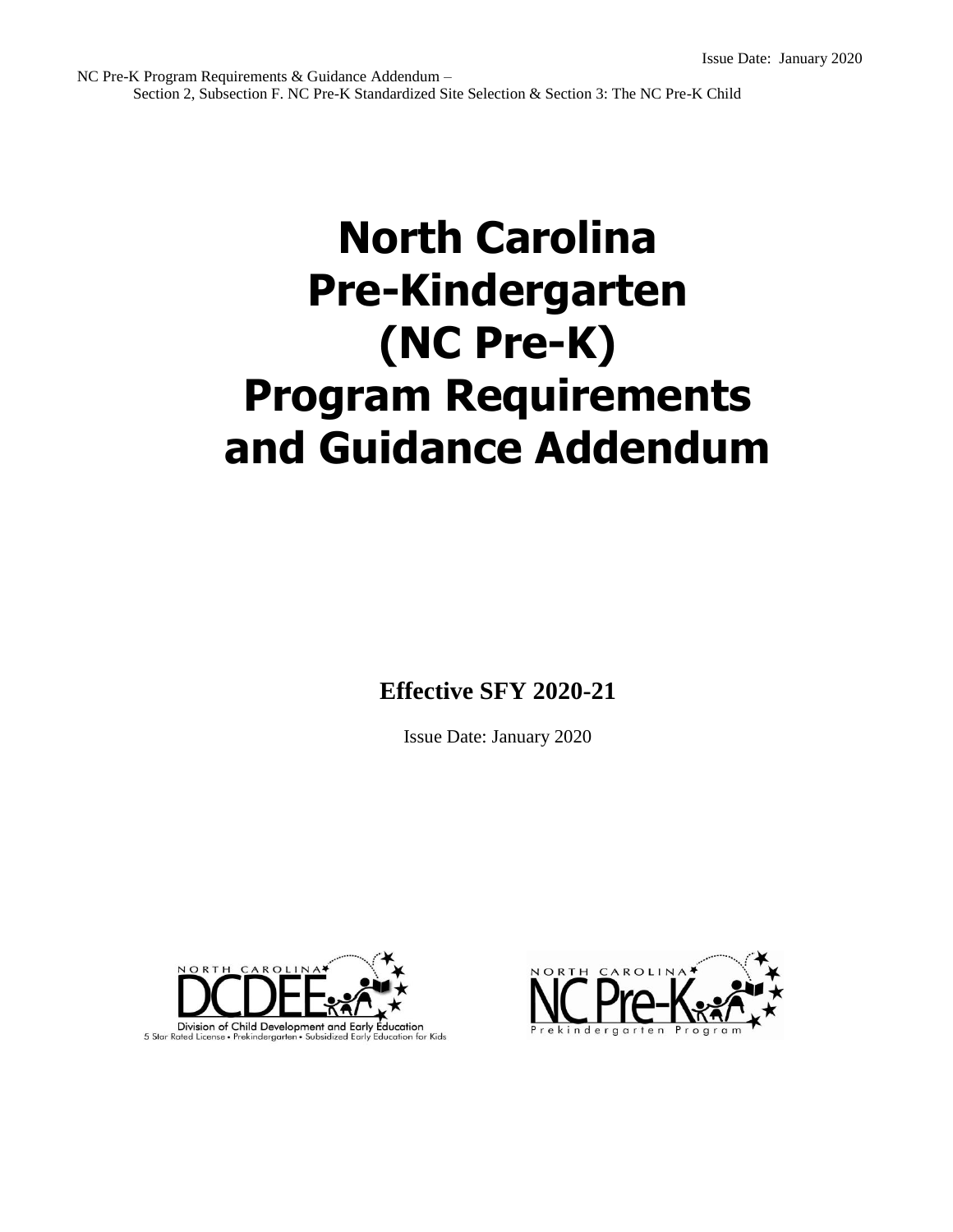# **NC Pre-Kindergarten (NC Pre-K) Program Requirements and Guidance Addendum**

## **Table of Contents**

Section 2: The County/Region NC Pre-K Committee

F. NC Pre-K Standardized Site Selection Process

## Section 3: The NC Pre-K Child

| A. NC Pre-K Child Application and Enrollment Eligibility3-1             |  |
|-------------------------------------------------------------------------|--|
|                                                                         |  |
| C. Eligibility for Families at or below 75% of State Median Income  3-4 |  |
| D. Temporary Assistance to Needy Families/Maintenance of Effort3-5      |  |
|                                                                         |  |
|                                                                         |  |
| G. Children with Unique Needs and Challenging Behaviors3-11             |  |
| H. Other Required Data Collection (Non-NC Pre-K) 3-14                   |  |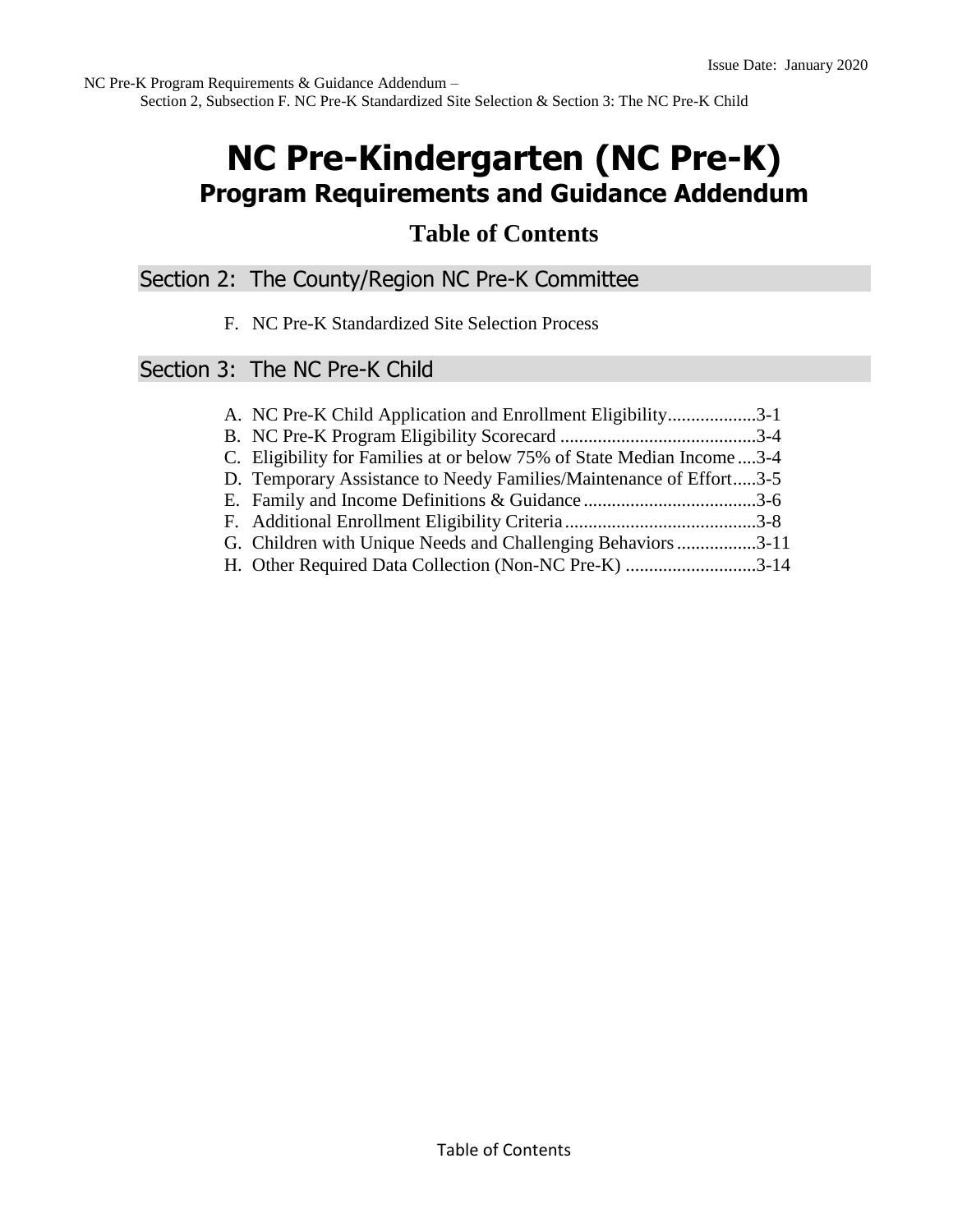Section 2, Subsection F. NC Pre-K Standardized Site Selection & Section 3: The NC Pre-K Child

## **F. NC Pre-K Standardized Site Selection Process**

#### **Session Law 2012-142 SECTION 10.1.(f)**

The Division of Child Development and Early Education shall establish a standard decisionmaking process to be used by local NC Pre-K committees in awarding NC Pre-K classroom slots and student selection.

#### **Session Law 2013-360 SECTION 12B.1.(b)**

Multiyear Contracts. – The Division of Child Development and Early Education shall require the NC Pre-K contractor to issue multiyear contracts for licensed private child care centers providing NC Pre-K classrooms.

*See also Budget Bill [SESSION LAW 2012-142;](https://www.ncleg.net/Sessions/2011/Bills/House/PDF/H950v7.pdf)* [SESSION LAW 2013-360SENATE BILL 402](https://www.ncleg.net/EnactedLegislation/SessionLaws/HTML/2013-2014/SL2013-360.html)

*History Note: Authority GENERAL ASSEMBLY OF NORTH CAROLINA SESSION 2011*

1. The **local NC Pre-K Committee** determines a multi-year funding cycle and oversees the process to ensure the Site Selection Sub-Committee follows the standardized site selection process as outlined in the *[NC Pre-K Site Selection Roles and Responsibilities](https://ncchildcare.ncdhhs.gov/Portals/0/documents/pdf/N/NC_Pre-K_Site_Selection_Roles_and_Responsibilities_October_2019.pdf?ver=2019-10-22-111630-357)*.

The Site Selection process must be opened and all steps completed prior to the start of a new funding cycle or every three years, whichever is less, but can be opened annually. *(NEW)*

**NOTE:** The local NC Pre-K Committee is responsible for determining if existing NC Pre-K sites must re-apply during the site selection process. The Committee may decide that existing NC Pre-K sites that are maintaining all NC Pre-K standards do not have to reapply. *(NEW)*

Examples:

- County A issues 2-year contracts for their NC Pre-K service providers This county would need to open the Site Selection process every two years.
- County B issues 5-year contracts for their NC Pre-K service providers This county would need to open the Site Selection process every three years.
- County C does not issue subcontracts (ex. the LEA serves as the Contracting Agency and all NC Pre-K sites are within the public school system) – This county would need to open the Site Selection process in accordance with their funding cycle or every three years, whichever is less.

The Site Selection process will be considered opened once the public notice and information session have been completed and the application due date has passed. If no eligible sites apply by the deadline, and existing sites are not required to re-apply, then the Site Selection process may be considered complete. *(NEW)*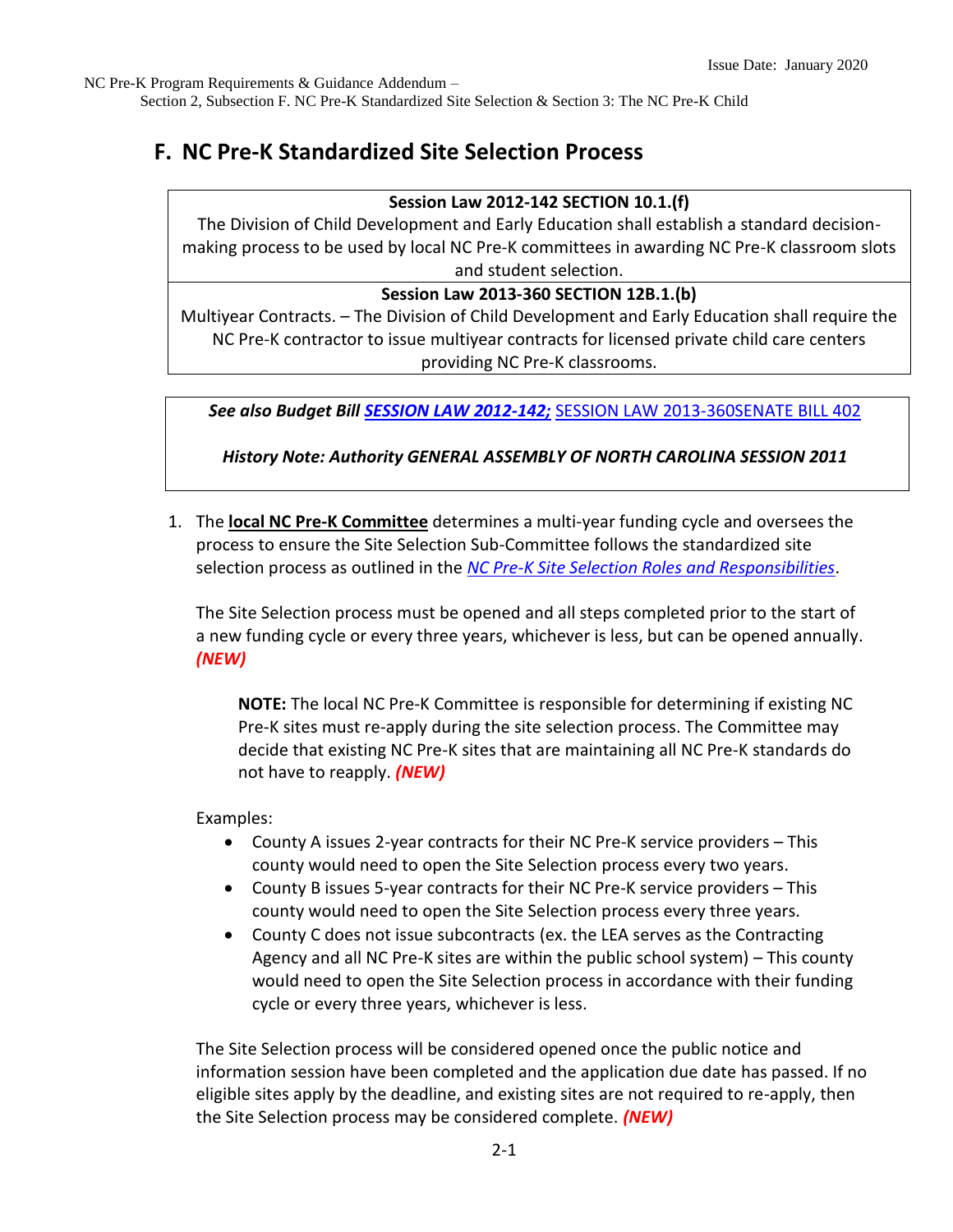**NOTE:** When there is a county/regional need for additional site(s) and there are no approved sites "waiting" the local NC Pre-K Committee must open the site selection process and recruit new programs to apply for consideration.

## **Questions about Site Selection?** *(NEW)*

**DCDEE recognizes that every county/region is unique and may experience situations that impact how Site Selection may be carried out locally. Contracting Agencies are encouraged to contact their NC Pre-K Program Policy Consultant for additional guidance.**

2. The **local NC Pre-K Contracting Agency** supports the process to ensure the Site Selection Sub-Committee follows the standardized site selection process as outlined in the *[NC](https://ncchildcare.ncdhhs.gov/Portals/0/documents/pdf/N/NC_Pre-K_Site_Selection_Roles_and_Responsibilities_October_2019.pdf?ver=2019-10-22-111630-357)  [Pre-K Site Selection Roles and Responsibilities](https://ncchildcare.ncdhhs.gov/Portals/0/documents/pdf/N/NC_Pre-K_Site_Selection_Roles_and_Responsibilities_October_2019.pdf?ver=2019-10-22-111630-357)*. The local NC Pre-K Contracting Agency must provide training to the Site Selection Sub-Committee before beginning the site selection process.

#### *The local NC Pre-K Contracting Agency must consult with the state office on next steps for the NC Pre-K allocation (e.g., reversion) when no eligible sites are available in the county/region.*

3. The **Site Selection Sub-Committee** conducts the process with the support of the NC Pre-K Contracting Agency and oversight by the local NC Pre-K Committee as outlined in the *[NC Pre-K Site Selection Roles and Responsibilities](https://ncchildcare.ncdhhs.gov/Portals/0/documents/pdf/N/NC_Pre-K_Site_Selection_Roles_and_Responsibilities_October_2019.pdf?ver=2019-10-22-111630-357)*. The local NC Pre-K Committee must appoint and approve by vote at least 3 **non-conflicted** Sub-Committee members. The Sub-Committee may include non-conflicted local NC Pre-K Committee members and/or community members who are non-conflicted. Each appointed member of the Site Selection Sub-Committee must read, understand and sign a *[Site Selection Sub-](https://ncchildcare.ncdhhs.gov/Portals/0/documents/pdf/N/NCPre-K_conflict_of_interest_statement.pdf?ver=2019-10-22-104517-850)[Committee Conflict of Interest Statement](https://ncchildcare.ncdhhs.gov/Portals/0/documents/pdf/N/NCPre-K_conflict_of_interest_statement.pdf?ver=2019-10-22-104517-850)*.

Members of the Site Selection Sub-Committee should represent various stakeholders in the community as well as subject matter experts in the field of child development and early education. Sub-Committee members may include representatives from the local business community, Health Department, Child Care Resource & Referral Agency, County Department of Social Services, 2- and 4-year colleges/universities and/or other community volunteers.

4. The **NC Pre-K Site Application Decision Tree** is used by the local NC Pre-K Committee, NC Pre-K Contracting Agency and Site Selection Sub-Committee to guide them through the site selection process. (*[click here for Decision Tree](https://ncchildcare.ncdhhs.gov/Portals/0/documents/pdf/N/NCPre-K_Site_Selection_Application_Decision_Tree_October_2019).pdf?ver=2019-10-16-162516-237)*)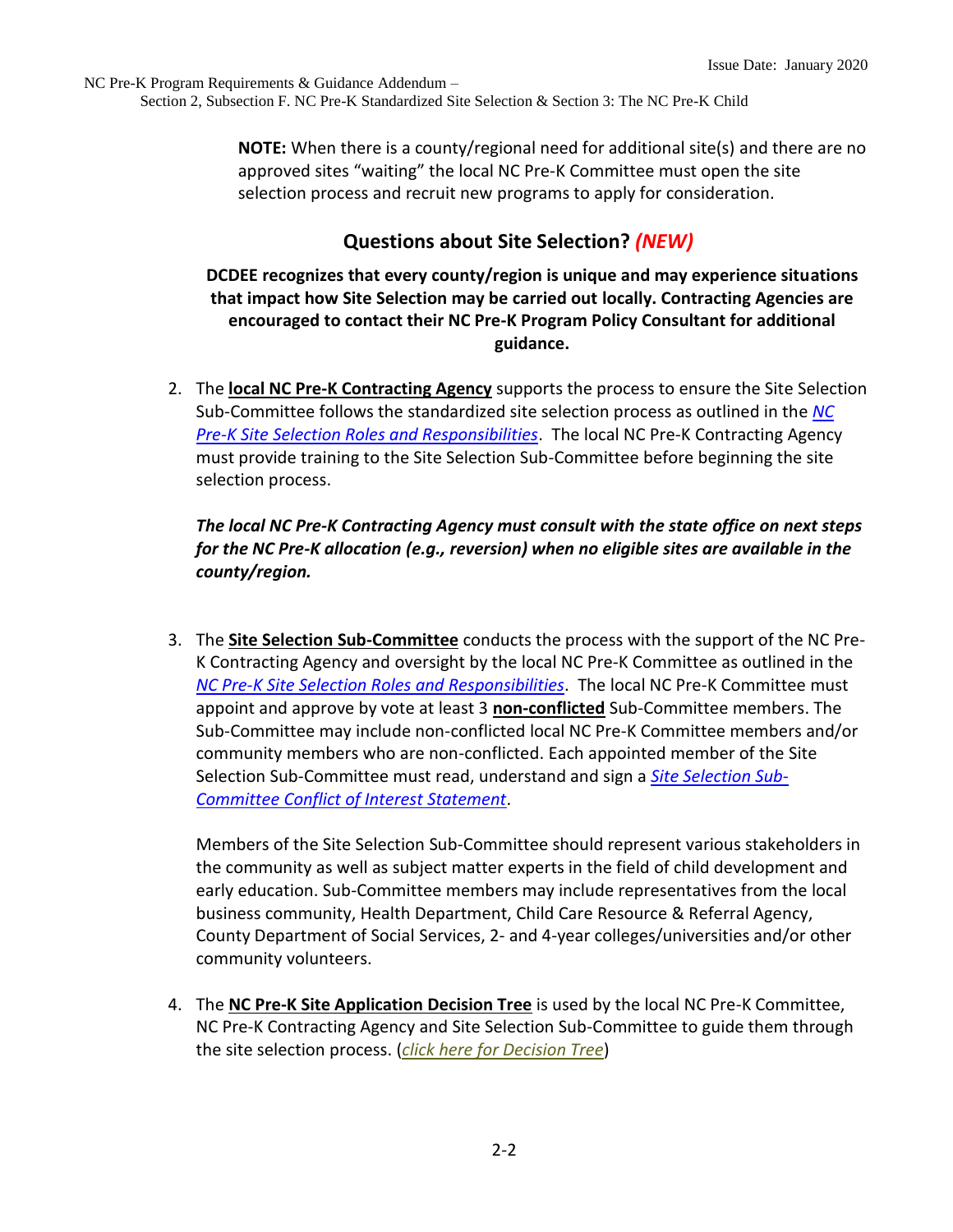> 5. The **NC Pre-K Site Application** must be completed by each new or previously funded (not currently funded) site interested in applying for consideration to be a NC Pre-K site. The local NC Pre-K Committee is responsible for determining if existing NC Pre-K sites must re-apply during the site selection process. (*[click here for Site Application](https://ncchildcare.ncdhhs.gov/Portals/0/documents/pdf/N/NC_Pre-K_Site_Selection%20Application_Sept2019_Fpdf_Nov_2019.pdf?ver=2019-12-02-140244-910)*)

The NC Pre-K Site Application, created by DCDEE, must be used for the site selection process and **cannot be altered or modified**.

6. The **NC Pre-K Site Selection Rubric** is designed to be used by the NC Pre-K Site Selection Sub-Committee as a comparative tool to help standardize the site selection process in each county or region across the state. These standards and indicators are designed to guide the Site Selection Sub-Committee's decisions in recommending sites for participation in the NC Pre-K program. The Site Selection Sub-Committee is required to complete a Rubric for each eligible site applicant, using information from the **NC Pre-K Site Application** and supporting documentation submitted by applicants. (*[click here for](https://ncchildcare.ncdhhs.gov/Portals/0/documents/pdf/N/NC_Pre-K_Site_Selection_Rubric_October_2019.pdf?ver=2019-10-22-110707-807)  [Rubric](https://ncchildcare.ncdhhs.gov/Portals/0/documents/pdf/N/NC_Pre-K_Site_Selection_Rubric_October_2019.pdf?ver=2019-10-22-110707-807)*) Instructions for the Rubric should be reviewed prior to scoring. (*[click here for](https://ncchildcare.ncdhhs.gov/Portals/0/documents/pdf/N/NC_Pre-K_instructions_for_using_Rubric_October_2019.pdf?ver=2019-10-22-135026-330)  [Instructions for using Rubric](https://ncchildcare.ncdhhs.gov/Portals/0/documents/pdf/N/NC_Pre-K_instructions_for_using_Rubric_October_2019.pdf?ver=2019-10-22-135026-330)*)

The Teacher and Teacher Assistant Education Worksheet is included in the application and must be completed by the site administrator and scored by the Site Selection Sub-Committee.

The NC Pre-K Site Selection Rubric, created by DCDEE, must be used for the site selection process and **cannot be altered or modified** with the exception of the additional locally determined indicators as described below in number 7.

7. **Additional Locally Determined Indicators** are determined by the local NC Pre-K Committee for the purpose of assigning up to eight (8) additional points to the Rubric score, for a total of 100 possible points. The local NC Pre-K Committee may decide to use only a portion or none of the 8 points for additional locally determined indicators. In this case, the total points on the Rubric score would be less than 100 points. The Site Selection Sub-Committee must list the additional indicators in section 5 of the Rubric. All additional locally determined indicators must be applied across all site applicants to ensure fairness during the site selection process.

Additional information gathered through routine monitoring visits and other information during an onsite visit to verify staff education and/or licensure, Plans of Study, a facility's license, etc., *may be included* in the decision-making process.

Additional measures or subscales of the ECERS-R, CLASS, or similar tools *may not be used* in addition to the indicators included in the Rubric, except as part of the 8 additional points.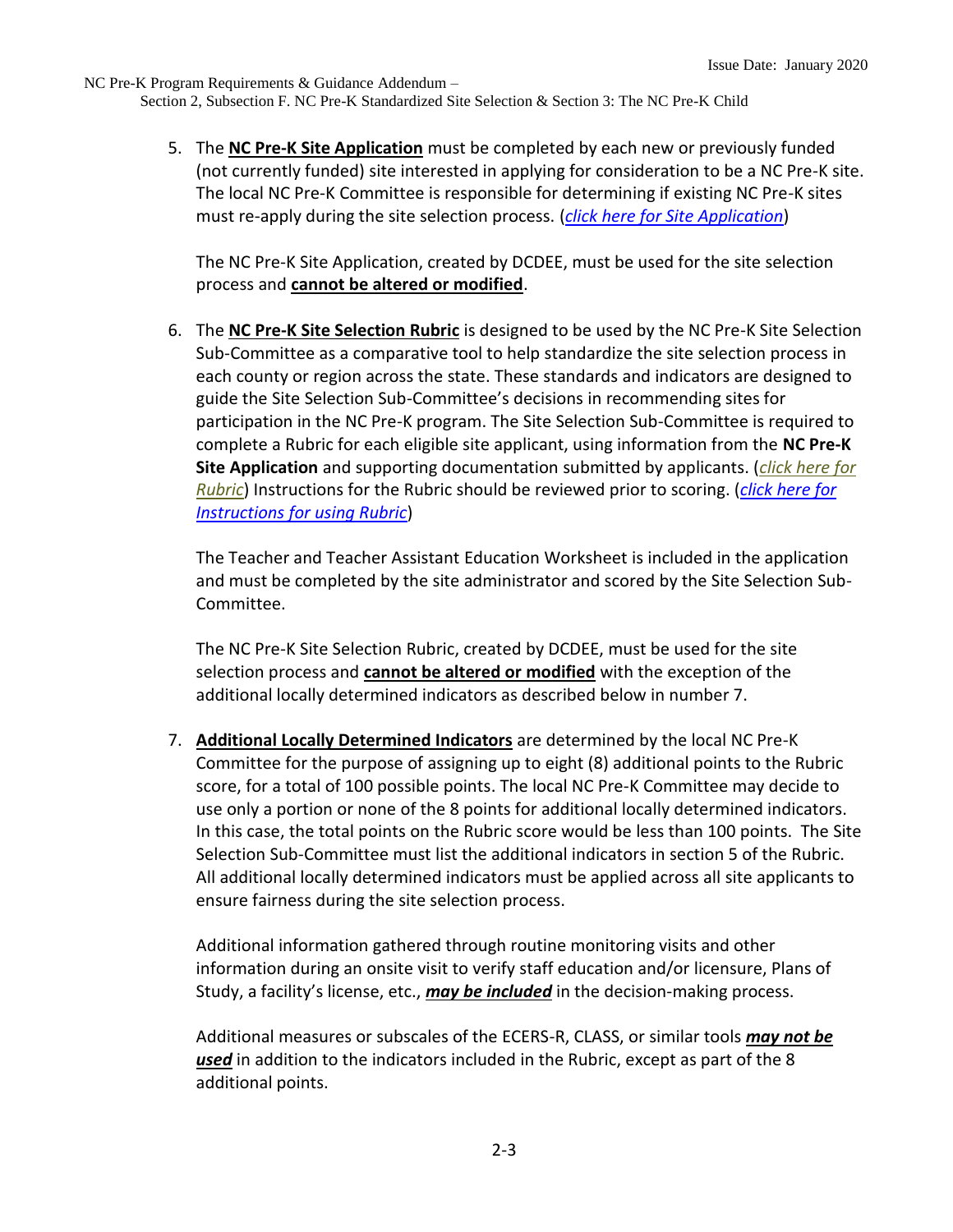> The local NC Pre-K Committee makes the final site selection decisions based on the performance and compliance history of existing, already approved NC Pre-K sites, the rankings from the Rubrics for any sites that completed a NC Pre-K Site Application and recommendations from the Site Selection Sub-Committee. Final funding of slots is contingent upon approval of the budget passed by the North Carolina General Assembly. All awards are contingent upon and subject to appropriation, allocation and availability of funds.

Local NC Pre-K Committee members who may benefit directly or indirectly from decisions made by the Site Selection Sub-Committee may participate in discussions and offer input but should abstain from voting when the site involved is under consideration.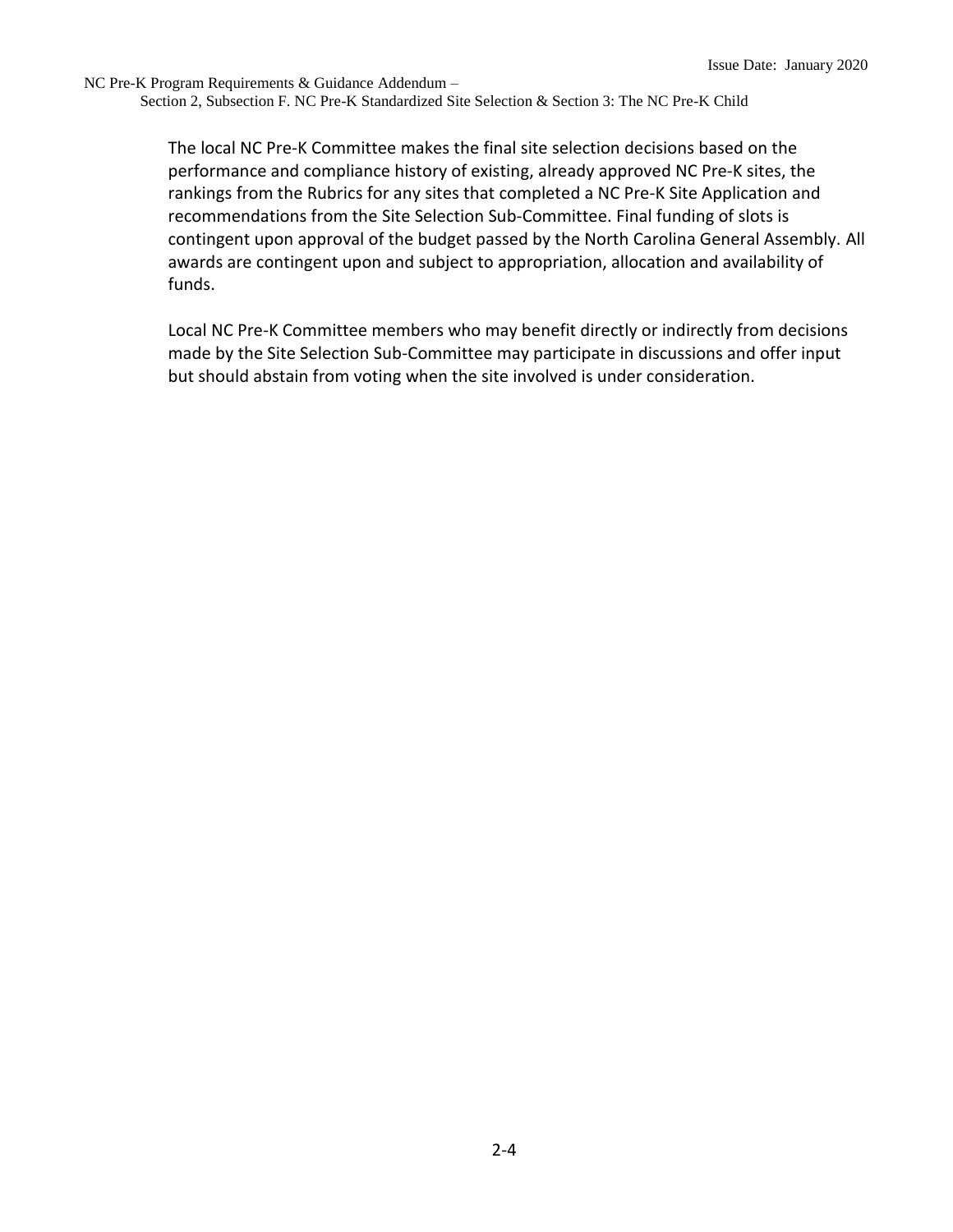Section 2, Subsection F. NC Pre-K Standardized Site Selection & Section 3: The NC Pre-K Child

## **Section 3: The NC Pre-K Child**

## **A. NC Pre-K Child Application and Enrollment Eligibility**

During the application process, **information and documentation must be collected for each child and family in accordance with the definitions and guidance provided in this section.** This information will serve two purposes:

- (1) to determine NC Pre-K eligibility and
- (2) for the State to determine TANF (Temporary Aid to Needy Families) and CCDF (Child Care and Development Fund) Maintenance of Effort (MOE) matching contributions.

The **Contracting Agency is responsible for determining a child's eligibility and maintaining documentation** used to complete the NC Pre-K Program Eligibility Scorecard and support the child's enrollment. This documentation must include a complete and signed application with supporting documents that provide verification for the eligibility of each child enrolled in the NC Pre-K Program.

**Contracting Agencies may delegate** the responsibility for determining eligibility to the local NC Pre-K sites/subcontractors; however, the local **Contracting Agency is ultimately responsible** for ensuring that eligibility determinations made by subcontractors are accurate and in accordance with NC Pre-K Eligibility Guidelines. This responsibility is part of the NC Pre-K contracts issued by DCDEE as described in the *NC Pre-K Fiscal and Contract Manual*.

#### **IMPORTANT:** *(NEW)*

- ➢ **Children receiving NC Pre-K services must reside in North Carolina.**
- ➢ Determination of child *eligibility does not guarantee placement* in the NC Pre-K Program. Placement is dependent on the availability of NC Pre-K funds that are appropriated each year by the NC General Assembly during the legislative session.
- ➢ Once a child is deemed **eligible**, they *remain eligible throughout the program year*, regardless of changes to the family's situation. However, if a child was deemed **ineligible**, a *family may reapply if their situation has changed* since the initial date of application.

## **Priority to Serve** *(NEW)*

#### **Contracting Agencies are required to serve eligible children as defined below:**

**Income eligible -** Children who are determined eligible based on their family's income being at or below 75% of the state median income level are given the *highest priority* and *served first*.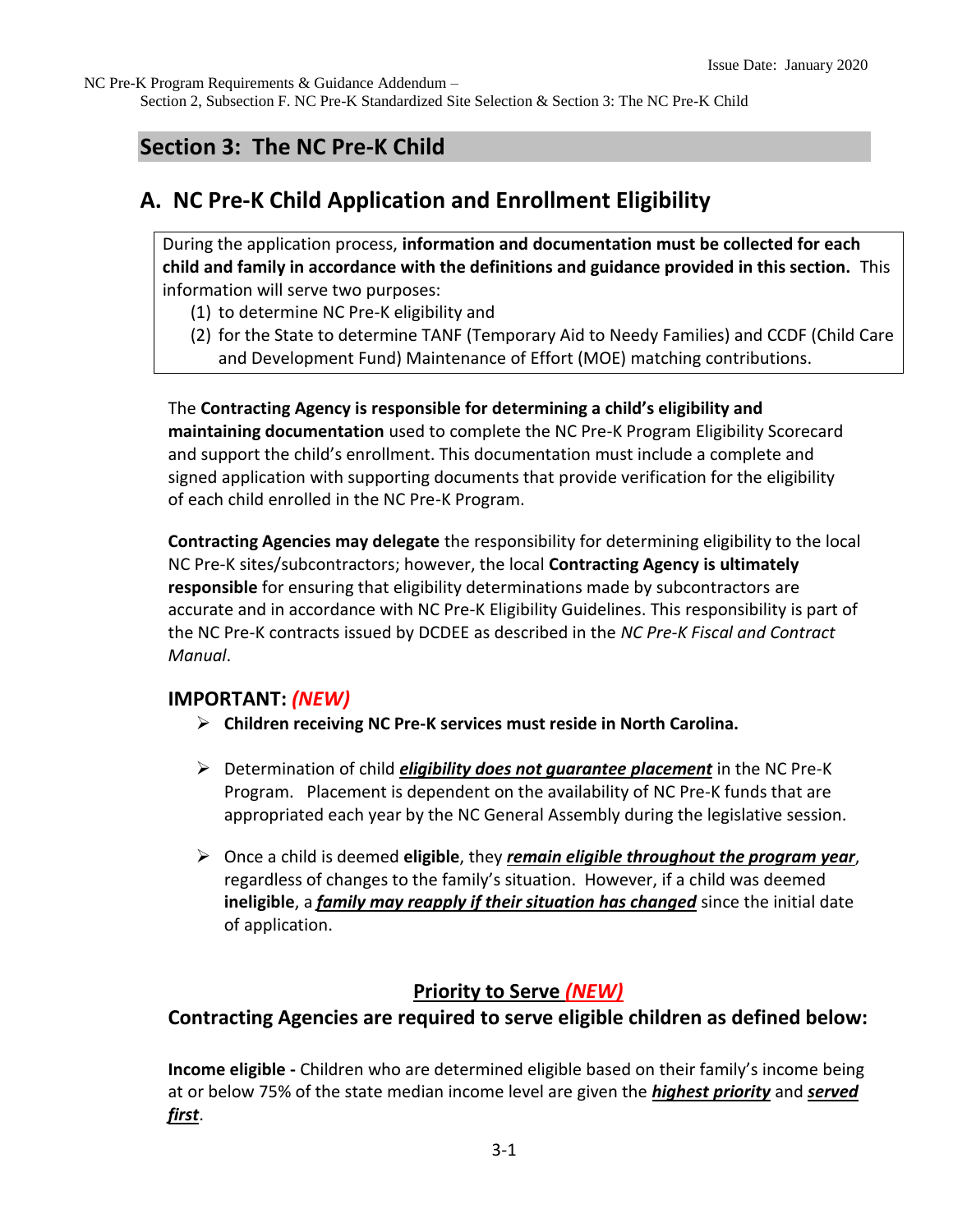Section 2, Subsection F. NC Pre-K Standardized Site Selection & Section 3: The NC Pre-K Child

#### **Other factors to consider:**

- a. **Never served -** children who have received no prior early education services outside the home
- b. **Underserved -** children who were in child care previously but are currently not being served
- c. **Continuity of care -** children who are currently enrolled at a NC Pre-K site in a non-NC Pre-K classroom

## **NC Pre-K Program Eligibility Requirements**

## **1) Age Requirements**

- a.) To be enrolled, a child must be four-years-old on or before **August 31st** of the current program year.
- b.) Children who are not age eligible *(less than 4 years or eligible for kindergarten)* cannot be served with NC Pre-K funds.

#### **Age eligibility is determined by the child's birth certificate, medical records, or immunization records.**

#### **2) Income Requirements**

- a) To be eligible, the family *(as defined in Section E)* must prove that their income is at or below 75% of the State Median Income level.
- *b)* Up to 20% of children whose families exceed the income requirements can still be served if those children have other identified risk-factors *(as described in Section F)*
- c) Income verification must be documented and calculated for all applicants

Families must submit sufficient income documentation **at the time** of the application process in order for the Contracting Agency to verify the child's eligibility. If a family cannot provide any acceptable proof of income, they *may submit written statements from employers detailing the amount and frequency of pay received for the most recent pay periods. (See the Income Verification/Documentation section below)*

Contracting Agency staff must calculate the average income earned using the documentation submitted and **use the multipliers below to generate an estimated annual income.** Income calculated must be based on documentation that accurately reflects the family's yearly earnings for the applicable year or their **current** situation at the time of application.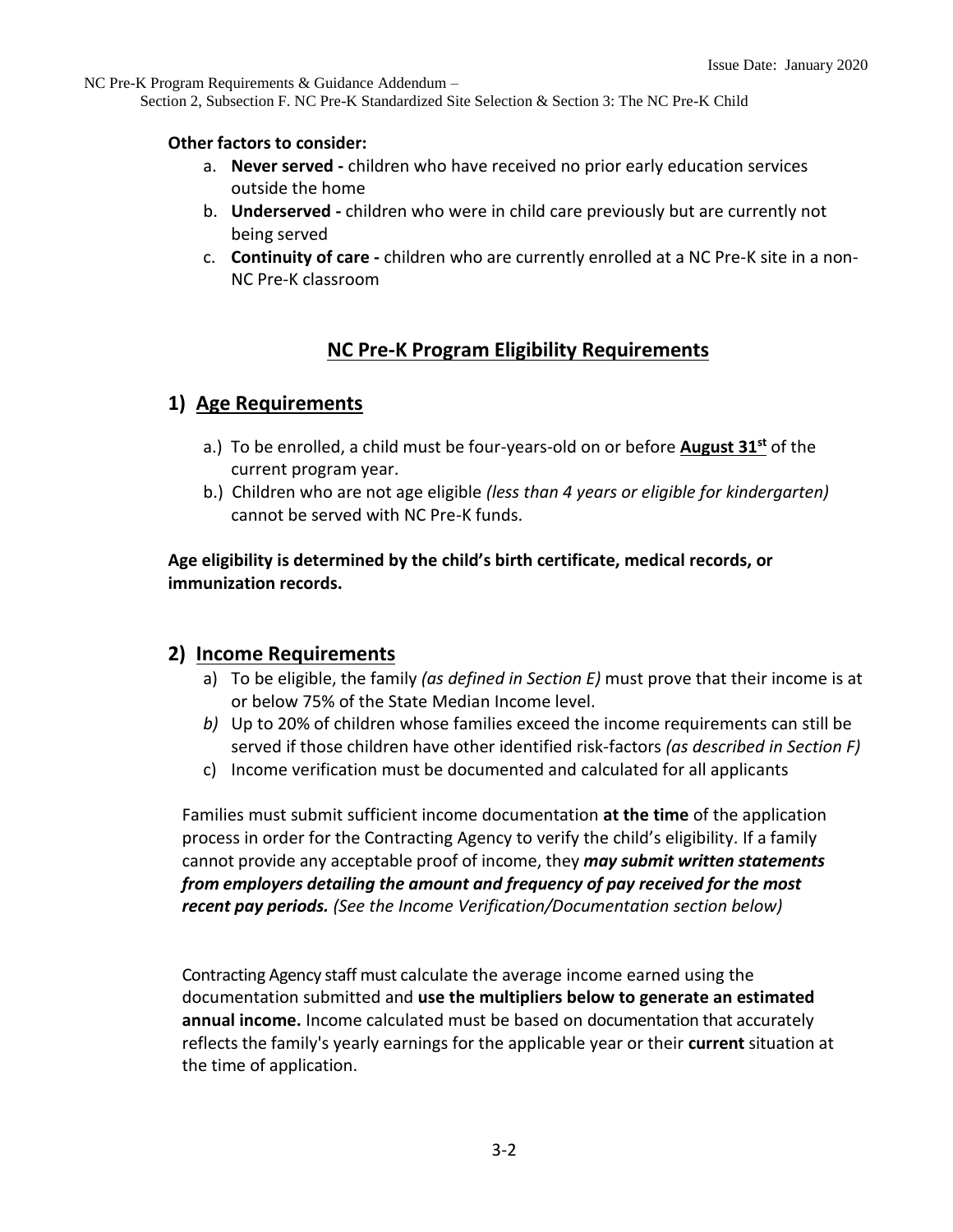Section 2, Subsection F. NC Pre-K Standardized Site Selection & Section 3: The NC Pre-K Child

| <b>Income Multipliers (REVISED)</b> |                             |  |  |
|-------------------------------------|-----------------------------|--|--|
| <b>Frequency of Pay</b>             | <b>Calculation Guidance</b> |  |  |
| Weekly                              | Multiply by 52              |  |  |
| <b>Bi-weekly</b>                    | Multiply by 26              |  |  |
| Semi-monthly                        | Multiply by 24              |  |  |
| <b>Monthly</b>                      | Multiply by 12              |  |  |

## ❖ **Income Verification/Documentation** *(REVISED)*

#### **a) Tax Records**

- W-2's
- 1040-Adjusted Gross line 7

#### **b) Pay Stubs (most recent pay periods)**

- Weekly submit 4 consecutive pay stubs
- Bi-weekly submit 2 consecutive pay stubs
- Semi-monthly submit 2 consecutive pay stubs
- Monthly submit at least 1 full month's pay stub
- **c) Award letters from the Social Security Administration**

#### **d) Award letters from the Employment Security Commission**

- **e) Employer written statements** 
	- Must reflect the employee's most recent pay periods
	- Must include the amount **and** frequency of pay (*including overtime)*
	- Must be signed by the employer
	- Documented on letterhead *(if available)*
- **f) Signed statements when the individual claims to have no verifiable countable income**
	- Includes the *No Income/No Documentation Income Template* as

described below and found in the appendices section of this manual.

#### **g) Self-employed individuals**

- 1040-Adjusted Gross line 7 **or**
- 1099 or Bank statements for business minus 20% from total income if no tax documentation is provided **or**
- 1099 or Bank statements for business minus itemized expense receipts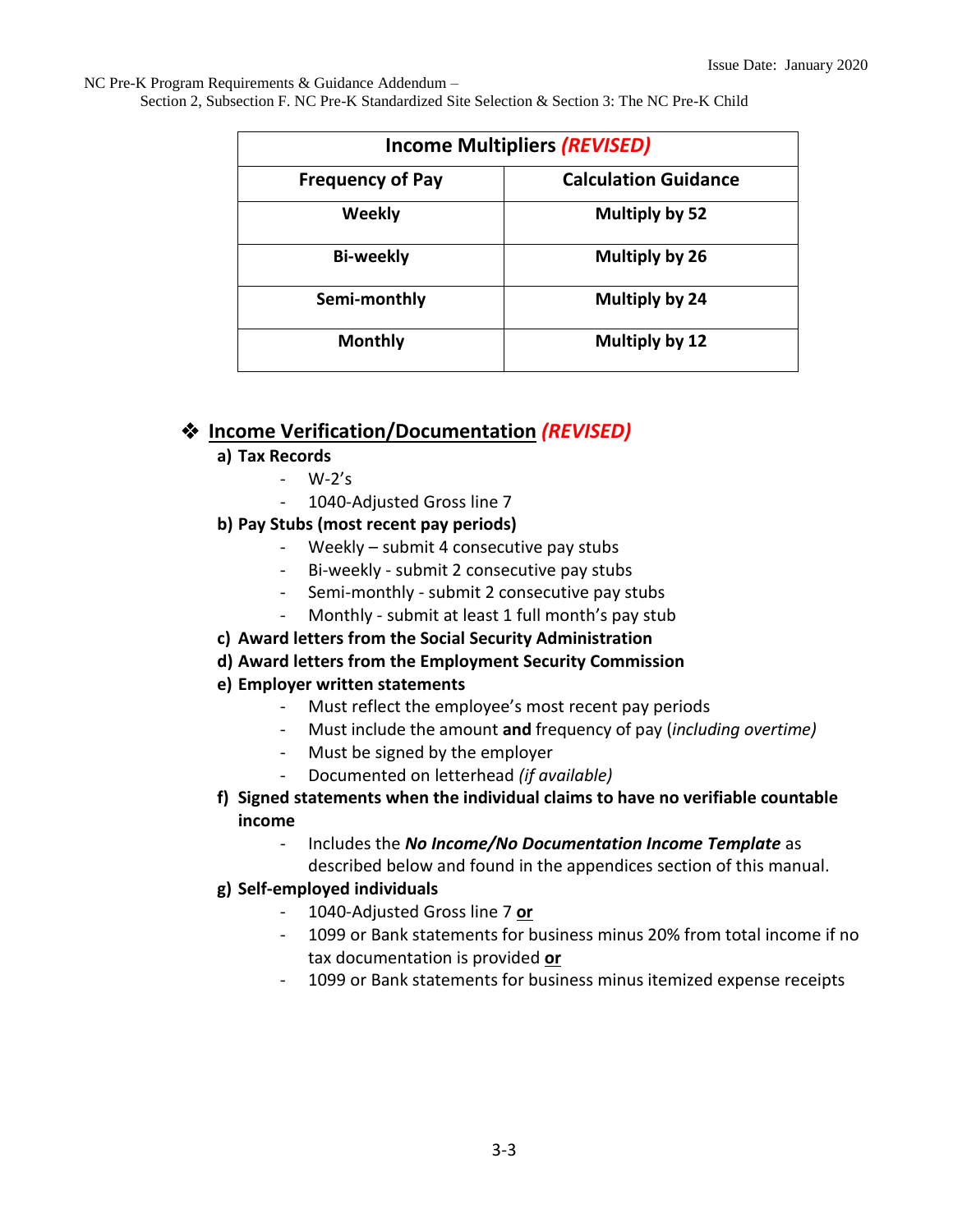Section 2, Subsection F. NC Pre-K Standardized Site Selection & Section 3: The NC Pre-K Child

## ❖ **No Income/No Documentation of Income** *(NEW)*

If a family states that they **do not have any income to report or do not have documentation of income**, and Contracting Agency staff have made the effort to verify the family's income, the Contracting Agency may choose one of the following options:

- **a)** Accept the family's **signed written statement** or **signed child application** indicating employment and income status
- **b)** Complete a **Statement of No Income** form
- **c)** Complete a **Statement of No Documentation of Income** form

## **Questions about income?** *(NEW)*

## **Contact your NC Pre-K Program Policy Consultant for eligibility scenarios that are not included in this section.**

## **B. NC Pre-K Program Eligibility Scorecard** *(REVISED)*

The purpose of the NC Pre-K Program Eligibility Scorecard is to determine eligibility for NC Pre-K services using information from the child's application and supporting documentation submitted by the family.

# **C. Eligibility for Families at or below 75% of State Median Income**

 **Income eligibility for NC Pre-K is determined by family size and gross income** 

| Table 1. 75% STATE MEDIAN INCOME |                                                                                    |  |  |  |
|----------------------------------|------------------------------------------------------------------------------------|--|--|--|
| <b>Family Size</b>               | <b>75 Percent State Median Income</b>                                              |  |  |  |
| $\mathbf 1$                      | \$<br>29,922                                                                       |  |  |  |
| $\overline{2}$                   | \$<br>39,129                                                                       |  |  |  |
| 3                                | \$<br>48,335                                                                       |  |  |  |
| 4                                | \$<br>57,542                                                                       |  |  |  |
| 5                                | \$<br>66,749                                                                       |  |  |  |
| 6                                | \$<br>75,956                                                                       |  |  |  |
| 7                                | \$<br>77,682                                                                       |  |  |  |
| 8                                | \$<br>79,408                                                                       |  |  |  |
| 9                                | \$<br>81,135                                                                       |  |  |  |
| 10                               | \$<br>82,861                                                                       |  |  |  |
| 11                               | \$<br>84,587                                                                       |  |  |  |
| 12                               | \$<br>86,313                                                                       |  |  |  |
| Effective: January 1, 2019       |                                                                                    |  |  |  |
|                                  | Source: U.S. Census Bureau, American Community Survey 5-Year Estimates (2013-2017) |  |  |  |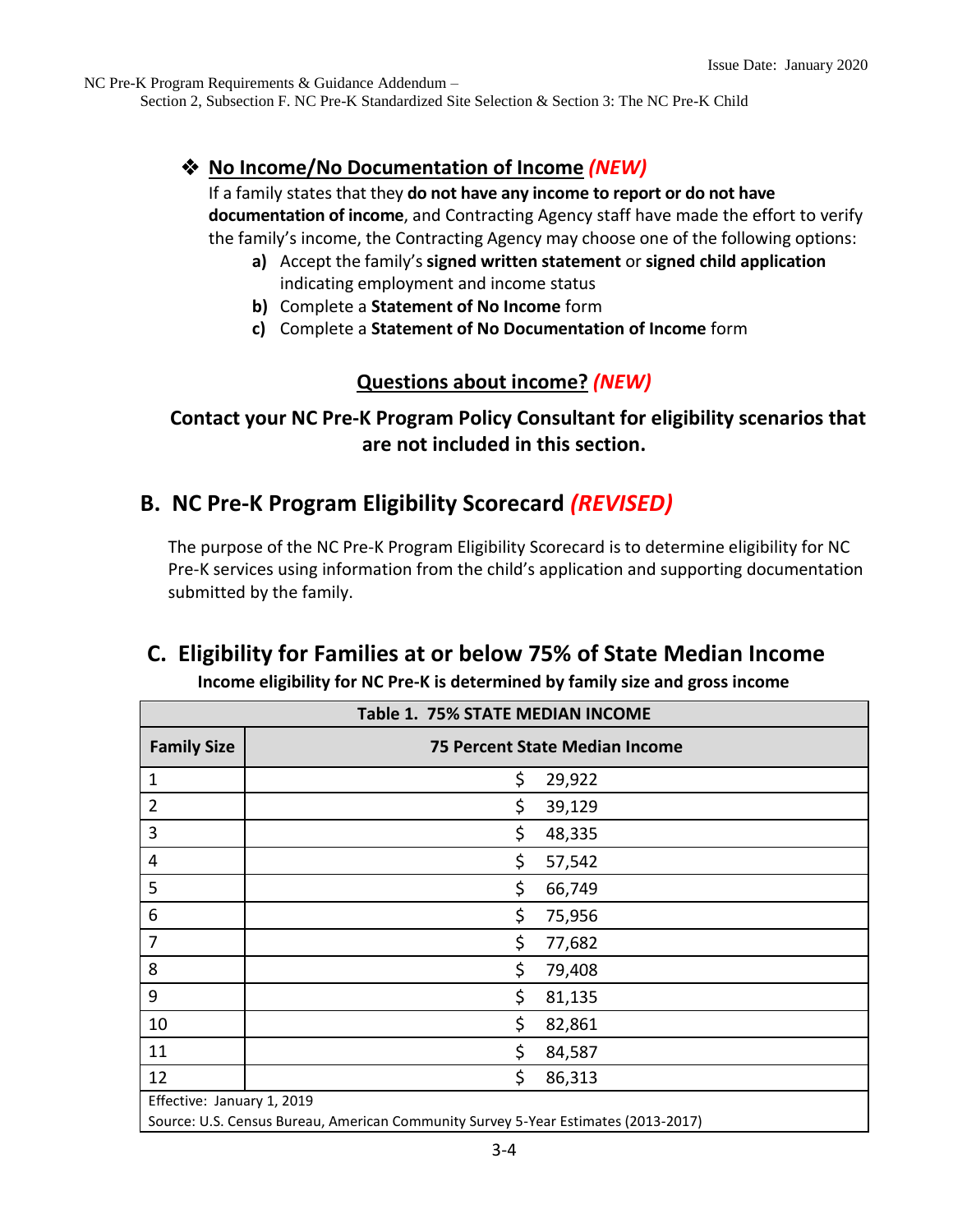Section 2, Subsection F. NC Pre-K Standardized Site Selection & Section 3: The NC Pre-K Child

## **D. Temporary Assistance to Needy Families/Maintenance of Effort**

**Percent of Poverty Category:** When a child is determined eligible for NC Pre-K services, a percentage of the poverty category must be determined using Table 2 and entered on the **NC Pre-K Program Eligibility Scorecard** and in NC Pre-K Kids and APP databases.

> **NOTE:** This information will be used for the purposes of meeting TANF/MOE requirements and **will not affect** eligibility determination for NC Pre-K.

| Determining Percent of Poverty Category for TANF/MOE Reporting<br>Table 2. |                           |          |          |           |           |           |           |
|----------------------------------------------------------------------------|---------------------------|----------|----------|-----------|-----------|-----------|-----------|
| Family<br><b>Size</b>                                                      | Federal<br><b>Poverty</b> | 130%     | 150%     | 185%      | 200%      | 250%      | 300%      |
| $\mathbf 1$                                                                | \$12,490                  | \$16,237 | \$18,735 | \$23,107  | \$24,980  | \$31,225  | \$37,470  |
| $\overline{2}$                                                             | \$16,910                  | \$21,983 | \$25,365 | \$31,284  | \$33,820  | \$42,275  | \$50,730  |
| 3                                                                          | \$21,330                  | \$27,729 | \$31,995 | \$39,461  | \$42,660  | \$53,325  | \$63,990  |
| 4                                                                          | \$25,750                  | \$33,475 | \$38,625 | \$47,638  | \$51,500  | \$64,375  | \$77,250  |
| 5                                                                          | \$30,170                  | \$39,221 | \$45,255 | \$55,815  | \$60,340  | \$75,425  | \$90,510  |
| 6                                                                          | \$34,590                  | \$44,967 | \$51,885 | \$63,992  | \$69,180  | \$86,475  | \$103,770 |
| $\overline{7}$                                                             | \$39,010                  | \$50,713 | \$58,515 | \$72,169  | \$78,020  | \$97,525  | \$117,030 |
| 8                                                                          | \$43,430                  | \$56,459 | \$65,145 | \$80,346  | \$86,860  | \$108,575 | \$130,290 |
| 9                                                                          | \$47,850                  | \$62,205 | \$71,775 | \$88,523  | \$95,700  | \$119,625 | \$143,550 |
| 10                                                                         | \$52,270                  | \$67,951 | \$78,405 | \$96,700  | \$104,540 | \$130,675 | \$156,810 |
| 11                                                                         | \$56,690                  | \$73,697 | \$85,035 | \$104,877 | \$113,380 | \$141,725 | \$170,070 |
| 12                                                                         | \$61,110                  | \$79,443 | \$91,665 | \$113,054 | \$122,220 | \$152,775 | \$183,330 |
| Effective: January 1, 2019                                                 |                           |          |          |           |           |           |           |
| Source: Based on 2019 Federal Poverty Levels                               |                           |          |          |           |           |           |           |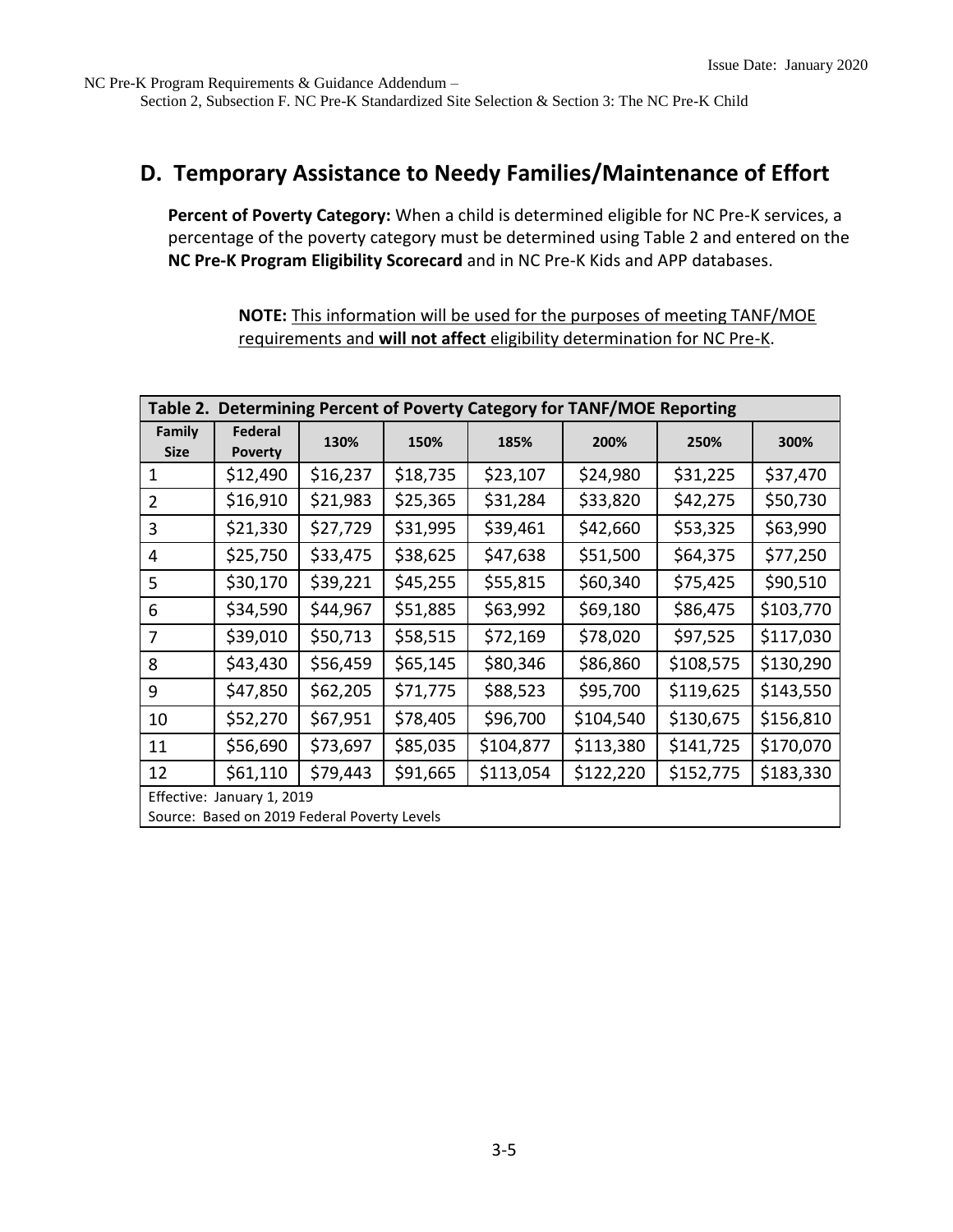Section 2, Subsection F. NC Pre-K Standardized Site Selection & Section 3: The NC Pre-K Child

# **E. Family and Income Definitions & Guidance (***REVISED***)**

| FAMILY and INCOME DEFINITIONS & GUIDANCE (REVISED) |                                                                                          |  |  |  |
|----------------------------------------------------|------------------------------------------------------------------------------------------|--|--|--|
| <b>FAMILY</b>                                      | Family size includes:                                                                    |  |  |  |
| (REVISED)                                          | 1. The NC Pre-K child                                                                    |  |  |  |
|                                                    | 2. Parents and stepparents living in the same household                                  |  |  |  |
|                                                    | 3. All of the NC Pre-K child's minor brothers and sisters, half-brothers, half-          |  |  |  |
|                                                    | sisters, stepbrothers and stepsisters living in the same household                       |  |  |  |
|                                                    | NOTE: Minor siblings include anyone up to age 18 and still                               |  |  |  |
|                                                    | attending high school at the time the child's application is                             |  |  |  |
|                                                    | submitted.                                                                               |  |  |  |
|                                                    | <b>Additional Clarification:</b>                                                         |  |  |  |
|                                                    | 1. If a child is living with legal guardian(s) or legal custodian(s) then the family     |  |  |  |
|                                                    | size consists of the NC Pre-K child, plus all of the child's minor brothers and          |  |  |  |
|                                                    | sisters, half-brothers, half-sisters, stepbrothers and stepsisters living in the         |  |  |  |
|                                                    | same household. The adults and children of these adults are also included.<br>(REVISED)  |  |  |  |
|                                                    | 2. If a child is living with foster parent(s) or kinship provider(s) then the family     |  |  |  |
|                                                    | size consists of the NC Pre-K child plus all of the child's minor brothers and           |  |  |  |
|                                                    | sisters, half-brothers, half-sisters, stepbrothers and stepsisters living in the         |  |  |  |
|                                                    | same household. The adults and children of these adults are NOT included.                |  |  |  |
|                                                    | (REVISED)                                                                                |  |  |  |
|                                                    | 3. Incarcerated or institutionalized individuals are not included in family size.        |  |  |  |
| <b>Legal Guardian</b>                              | Legal Guardianship is awarded by the courts when the biological parent or step-          |  |  |  |
| and                                                | parent no longer has parental rights of the child or the biological parent or step-      |  |  |  |
| <b>Legal Custodian</b>                             | parent is deceased. Legal Custodianship rights are set by the courts and may be as       |  |  |  |
| (NEW)                                              | extensive or less extensive as the rights of a legal guardian.                           |  |  |  |
|                                                    | Family size includes the NC Pre-K child plus all of the child's minor siblings living in |  |  |  |
|                                                    | the same household. The legal guardian(s)/custodian(s) and their minor children          |  |  |  |
|                                                    | are also included. The income of the legal guardian(s)/custodian(s) and any income       |  |  |  |
|                                                    | received by the child, such as Social Security benefits, would be counted.               |  |  |  |
| <b>Foster Parent</b>                               | Foster parents do not have legal guardianship. Guardianship remains with the             |  |  |  |
|                                                    | Department of Social Services.                                                           |  |  |  |
|                                                    | For a child in the custody of DSS family size includes the NC Pre-K child plus all of    |  |  |  |
|                                                    | the child's minor siblings living in the same household. Any income received by the      |  |  |  |
|                                                    | child, such as Social Security benefits, would be counted. The income of the foster      |  |  |  |
|                                                    | parents would not be counted.                                                            |  |  |  |
|                                                    |                                                                                          |  |  |  |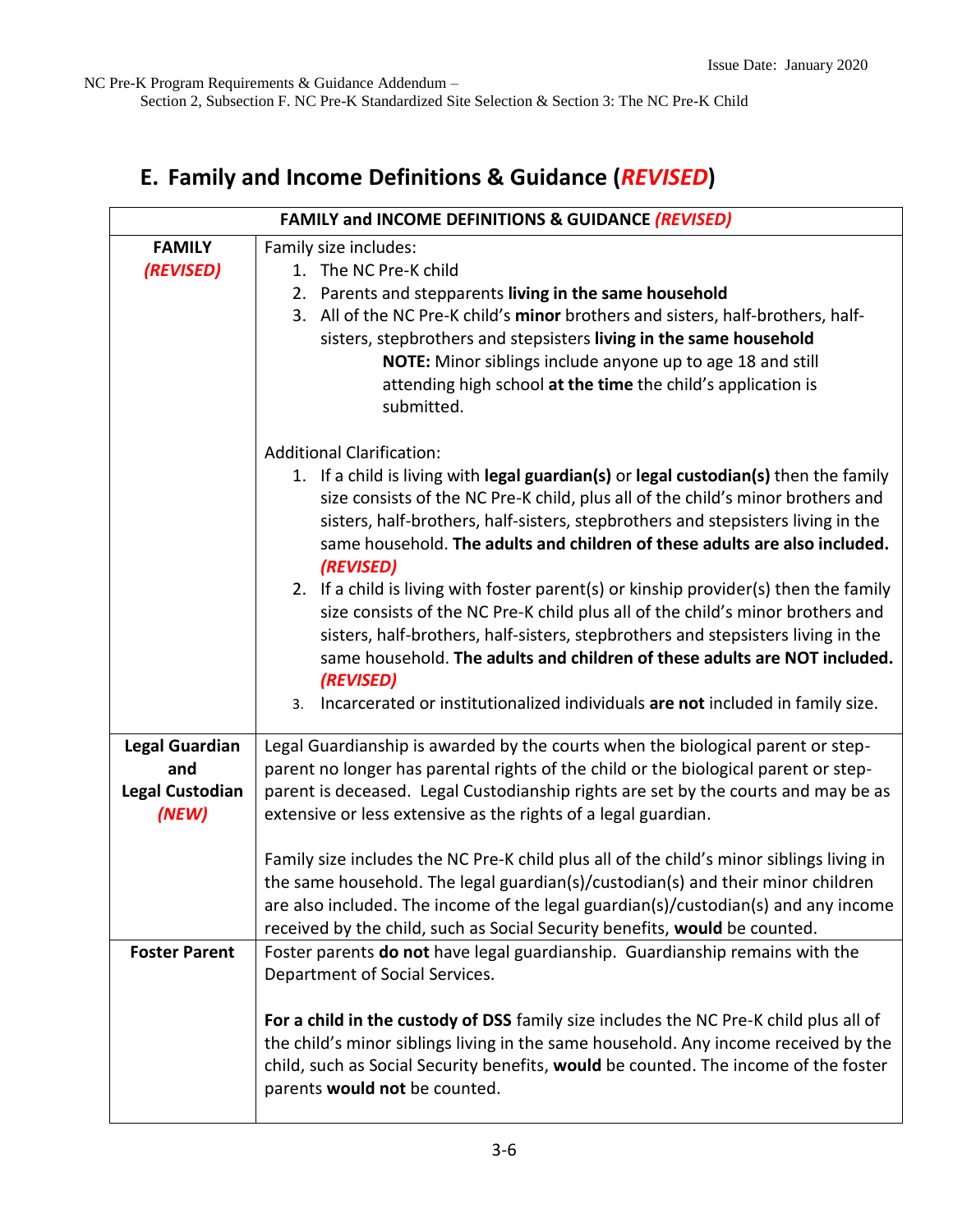| <b>Kinship Provider</b><br>(NEW)  | Kinship is the self-defined relationship between two or more people and is based<br>on biological, legal, and/or strong family-like ties. (DSS 1201 Child Placement<br>Services)                                                                                                                                                                                           |
|-----------------------------------|----------------------------------------------------------------------------------------------------------------------------------------------------------------------------------------------------------------------------------------------------------------------------------------------------------------------------------------------------------------------------|
|                                   | https://www2.ncdhhs.gov/info/olm/manuals/dss/csm-10/man/CSs1201c4-05.htm                                                                                                                                                                                                                                                                                                   |
|                                   | For the purposes of NC Pre-K, kinship is established when the child lives with and is<br>cared for by an adult who is not the child's parent, legal guardian, legal custodian,<br>or foster parent.                                                                                                                                                                        |
|                                   | For a child living with a kinship provider family size includes the NC Pre-K child<br>plus all of the child's minor siblings living in the same household. Any income<br>received by the child, such as Social Security benefits, would be counted. The<br>income of the kinship provider would not be counted.                                                            |
| <b>Social Security</b><br>(NEW)   | SSI - Supplemental Security Income is a needs-based program that provides<br>monthly payments to people who are blind, elderly, or have a disability. [This<br>income IS NOT counted]                                                                                                                                                                                      |
|                                   | SSA - Social Security Benefits are payments made to qualified retirees and<br>disabled people, and to their spouses, children, and survivors. [This income IS<br>counted]                                                                                                                                                                                                  |
|                                   | SSDI - Social Security Disability Insurance is a program that provides monthly<br>Social Security Disability payments to people under age 65 who have qualifying<br>disabilities and sufficient work credits. [This income IS counted]                                                                                                                                     |
| <b>Family Income</b><br>(REVISED) | Count parent, stepparent or guardian's regular gross income (documentation<br>required).                                                                                                                                                                                                                                                                                   |
|                                   | Regular gross income may include regular employment (including overtime pay),<br>income earned through sales commissions averaged over several months, regular<br>employment through a temporary employment agency, temporary unemployment<br>pay, child support payments, alimony payments, workman's compensation and<br>retirement/disability benefit income. (REVISED) |
|                                   | Excluded from regular gross income are parent, stepparent and child<br>Supplemental Security Income, adoptive assistance, foster care payments, Pell<br>grants/scholarships and irregular income (e.g., Work First, Food Stamps, student<br>loans). (REVISED)                                                                                                              |
|                                   | If legal guardian or legal custodian, count the adult's income and child's income<br>including Social Security Income and Child Support Payments. Do not count<br>Supplemental Security Income. (REVISED)                                                                                                                                                                  |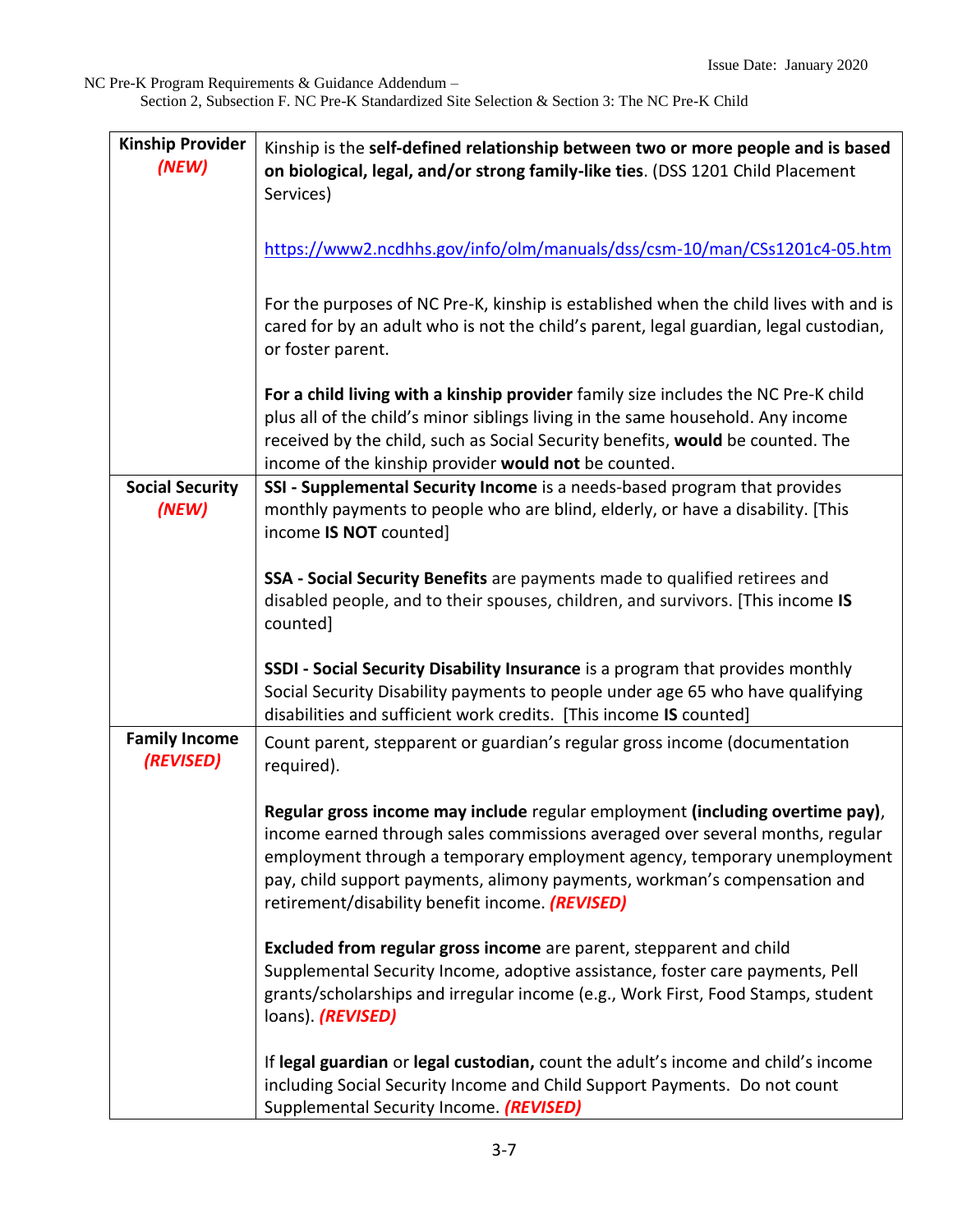Section 2, Subsection F. NC Pre-K Standardized Site Selection & Section 3: The NC Pre-K Child

# **F. Additional Enrollment Eligibility Criteria (***REVISED***)**

## **1) Children and Families Experiencing Homelessness**

NC Pre-K Programs are **strongly encouraged** to serve any age eligible child whose family is experiencing homelessness.

#### **What is Homelessness?**

In January of 2002, Congress authorized the McKinney-Vento Homeless Assistance Act to help people experiencing homelessness. The federal law includes the Education of Homeless Children and Youth Program that entitles children who lack a fixed, regular and adequate nighttime residence to a free, appropriate education and requires schools to remove barriers to their enrollment, attendance and success in school.

Examples of living situations that may qualify under the McKinney-Vento Act include, but are not limited to:

- Living with a friend, relative or other person/family because of a loss of housing
- Staying in a motel or hotel because of a loss of housing or fleeing domestic violence
- Living in an emergency shelter, transitional housing or domestic violence shelter
- Living in a car, park or public place, an abandoned building or bus station
- Living temporarily in substandard housing
- Living in a campground or an inadequate trailer home
- Living in a runaway or homeless youth shelter
- Youth who are living on their own, even if their families want them to come home

Income documentation should be used when **prioritizing children** of families experiencing homelessness.

## *It is important to be consistent and handle all applicants experiencing homelessness the same in your county.*

#### *Guidance*

The Division of Child Development and Early Education has partnered with NC State Coordinators of Education for Homeless Children and Youth (EHCY), local liaisons and our partner agencies to ensure that information on the full range of child care services is available for families experiencing homelessness.

#### **Barriers that Limit Access to Early Childhood Programs**

- Lack of documents needed to enroll in early care programs
- Lack of transportation to early care and education programs
- Lack of awareness regarding homelessness situations among early care and education providers
- Lack of flexibility in policies for required documentation families must provide for enrollment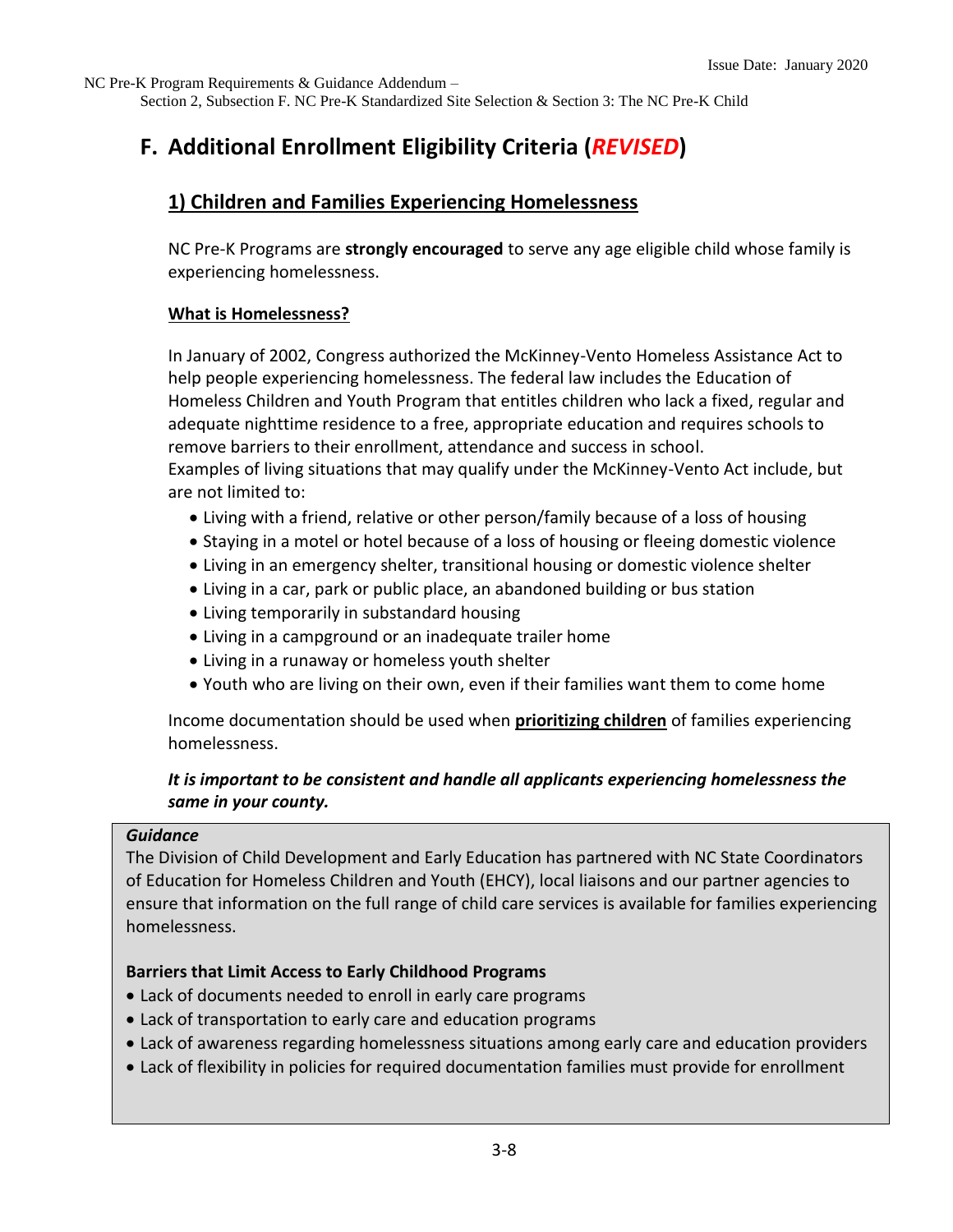#### **DCDEE Next Steps to Increase Access to Services for Homeless Children and their Families:**

- Partner with *[\(EHCY\)](http://www.occ-cmc.org/stam2016/SessionMaterials/STAM_2016_Homelessness_PPT_updated_508C.pdf)* State Coordinator, *[Local Liaisons](http://center.serve.org/hepnc/liaison_corner.php)* and Head Start Collaboration Director
- Collaborate with *[Yay Babies](https://hearus.us/projects/ybyk.html)* to convene a Homeless Focus Group Meeting for partner agencies to develop a statewide action plan
- Provide training and technical assistance for early care and educators on early identification of homeless children and families, trauma-informed care and community resources
- Provide outreach to families at shelters, motels and food banks
- Provide training to staff who assist homeless families in applying for child care subsidy and consumer education to ensure that they have a basic understanding of homelessness
- Develop a residency questionnaire or integrating questions about housing into existing forms, data systems or family interviews that prompt families to answer key questions about their living situation
- Raise awareness of this issue among partner agencies and develop priorities for serving homeless families
- Priority access for child care

Click *[here](http://ncchildcare.dhhs.state.nc.us/PDF_forms/Services_for_Homeless_Children_Families.pdf)* for more information on Supporting Children and Families Experiencing Homelessness.

*Source: [DCDEE Website, Child Care and Development Fund, Supporting Children and Families](http://ncchildcare.dhhs.state.nc.us/general/mb_ccdfund.asp)  [Experiencing Homelessness.](http://ncchildcare.dhhs.state.nc.us/general/mb_ccdfund.asp)*

## **2) Children of Eligible Military Families** *(REVISED)*

Any age-eligible child who is a child of either of the following shall be eligible for the program:

- 1. An active duty member of the Armed Forces of the United States, including the North Carolina National Guard, State military forces, or a reserve component of the Armed Forces who was ordered to active duty by the proper authority within the last 18 months or is expected to be ordered within the next 18 months or
- 2. A member of the Armed Forces of the United States, including the North Carolina National Guard, State military forces, or a reserve component of the Armed Forces who was injured or killed while serving on active duty

The military member's Leave and Earnings statement should be used when **prioritizing children** of eligible military families. The statement will identify base pay as well as additional categories such as housing allowances and/or hazardous duty pay.

*Most counties in North Carolina with military installations only use the base pay amount when prioritizing children of military applicants.* 

*It is important to be consistent and handle all military applicants the same in your county.*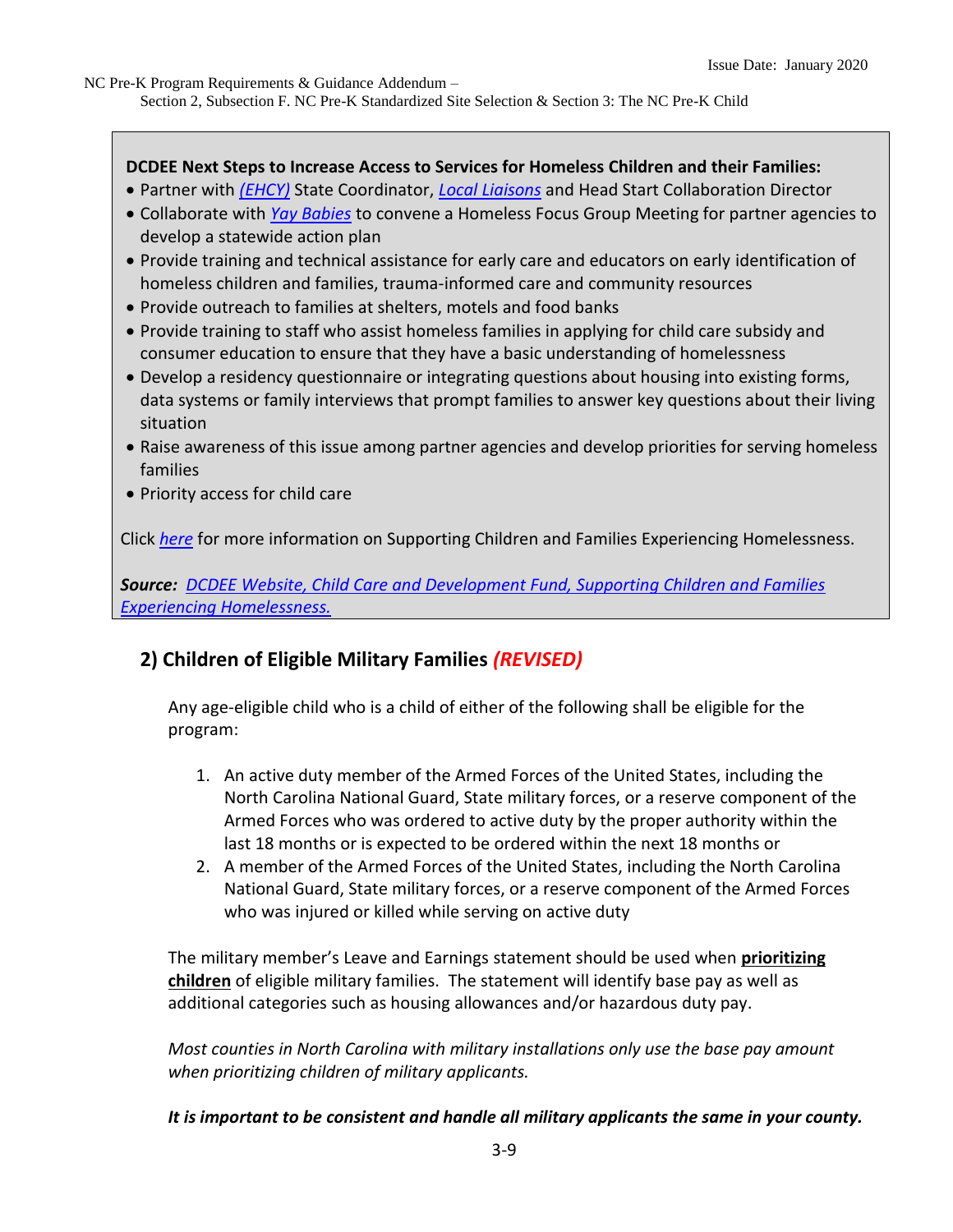Section 2, Subsection F. NC Pre-K Standardized Site Selection & Section 3: The NC Pre-K Child

## **3) Additional Risk Factors (Families over 75% SMI)** *(REVISED)*

In addition, up to 20% of age eligible children enrolled may have family incomes more than seventy-five percent (75%) of the state median income if the child has one of the risk factors identified below.

*These children should only be considered if there are any remaining placements after all age and income eligible children have been placed.*

- 1) **Educational needs** are indicated by the child's performance results on an NC Pre-K approved developmental screening or in an existing Individualized Education Program (IEP).
- 2) **Developmental disabilities** are identified through evaluations followed by targeted tests and measures administered by education and/or health professionals. They may include but are not limited to cerebral palsy, sight or vision impairment, orthopedic impairment or autism.
- 3) **Chronic health conditions** must be diagnosed and documented by a professional health care provider. Chronic health conditions are considered as having the potential to interfere with a child's development and learning, as determined by a health care professional. This determination must include a signed and dated written statement, describing how the child would benefit from participating in a high-quality childhood program such as NC Pre-K
- 4) **Limited English Proficiency (LEP)** is identified by the child speaking limited or no English in the home as indicated by the family on the child's application and/or during the child's developmental screening.

**Approved developmental screening instruments** must be administered by appropriately trained screening professionals *(e.g., teachers, preschool coordinators)* and must be scored, signed/dated and indicate the specific delay. Developmental screenings are utilized to alert educators, families and administrators that there could be a potential delay in any category measured by the developmental screening.

**Developmental evaluations** must be administered by a trained specialist *(e.g., doctor, child psychologist, speech-language pathologist)* as required by NC Child Care Rule .3006.

Children with an **IEP** have already received an initial developmental screening and evaluation and do not need to be re-screened or re-evaluated. Families must provide a copy of the child's current IEP.

```
See also NC Child Care Rule – 10A NCAC 09 .3006 Developmental Screenings
History Note: Authority G.S. 110-85; 110-88; S.L. 2011-145, s. 10.7(a);
                        Eff. October 1, 2017
```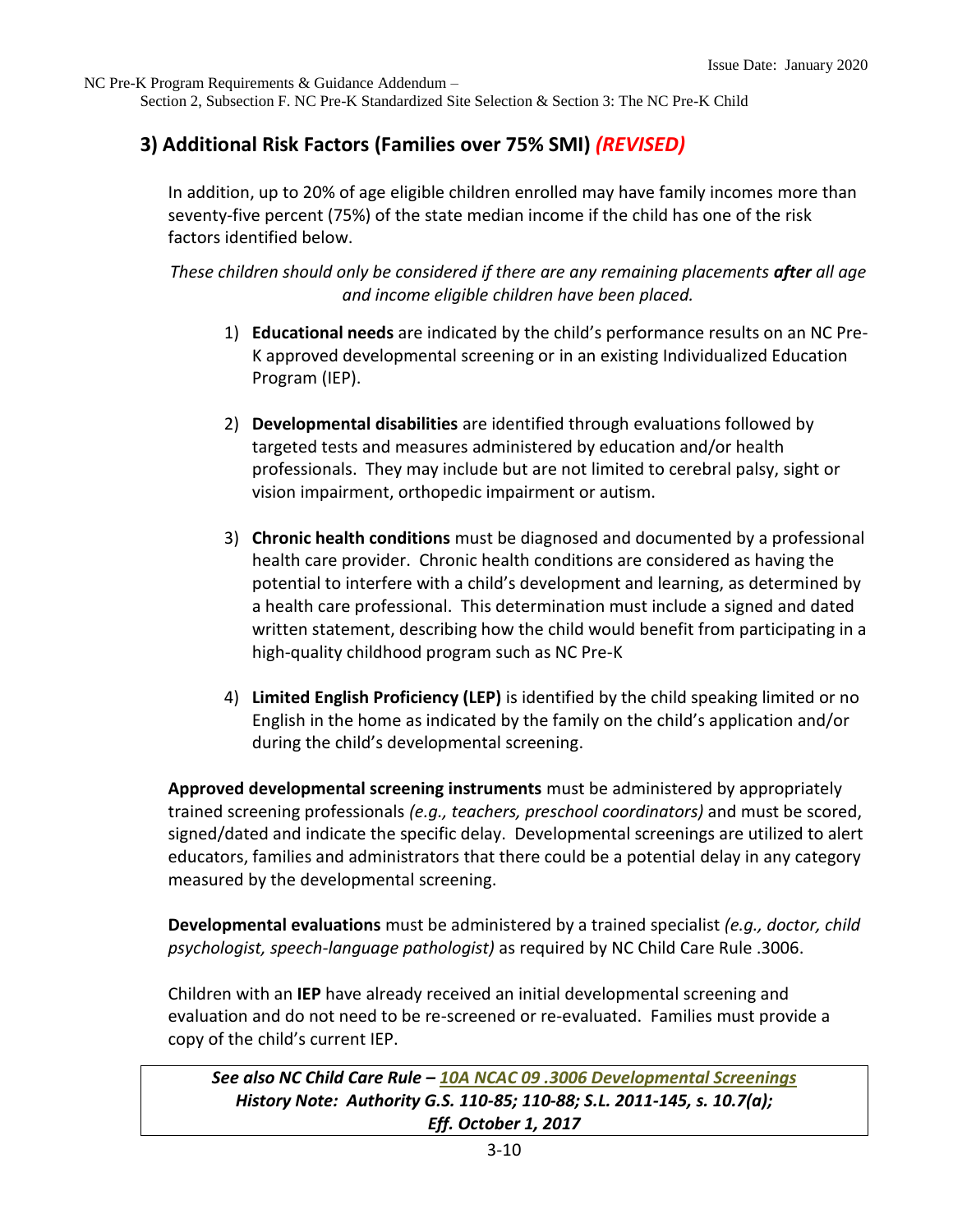Section 2, Subsection F. NC Pre-K Standardized Site Selection & Section 3: The NC Pre-K Child

#### **G. Children with Unique Needs/Challenging Behaviors**

Challenging behavior shall mean any repeated pattern of behavior, or perception of behavior, that interferes with, or is at risk of interfering with, optimal learning or engagement in pro-social interactions with peers and adults. It is behavior that interferes with children's learning, development, success at play or is harmful to the child, other children or adults, that puts a child at high risk for later social problems or school failure. (*<http://challengingbehavior.cbcs.usf.edu/>*)

When a child demonstrates challenging behaviors that prevent his or her progress in any developmental domain, as referenced in the *[North Carolina Foundations for Early Learning](http://ncchildcare.nc.gov/providers/pv_foundations.asp)  [and Development](http://ncchildcare.nc.gov/providers/pv_foundations.asp)*, that impede the child's access to and participation in the assigned NC Pre-K classroom learning activities, the following shall apply:

- (1) The Site Administrator shall notify the NC Pre-K Contract Administrator and the local school system's Preschool Exceptional Children Program for assistance if a child's cognitive, language and communication, emotional, social, health and physical needs exceed the program's capacity to address as indicated by one or more of the following:
	- (A) developmental needs assessments;
	- (B) home visits;
	- (C) consultations with the family members;
	- (D) daily recorded classroom teacher observations; and/or
	- (E) modified instructional plans and differentiated lessons based on the child's individual goals.
- (2) The NC Pre-K Contract Administrator, Site Administrator, teacher and family members in consultation with the school system's Preschool Exceptional Children Program and other available community and state resources, such as Birth-through-Kindergarten licensed mentors and evaluators, Healthy Social Behavioral specialists, child care health consultants, mental health specialists, social workers and other local child developmental experts, shall develop a coordinated support plan to support the NC Pre-K child's placement and participation in the NC Pre-K Program.
- (3) The Division of Child Development and Early Education shall be notified when support plans recommended by the local school system's Exceptional Children Program require an alternative placement and support services for a child.
- (4) A site administrator shall not suspend or expel a child from a NC Pre-K Program until the site administrator has completed the requirements of Subparagraphs (1), (2), and (3) of this Paragraph.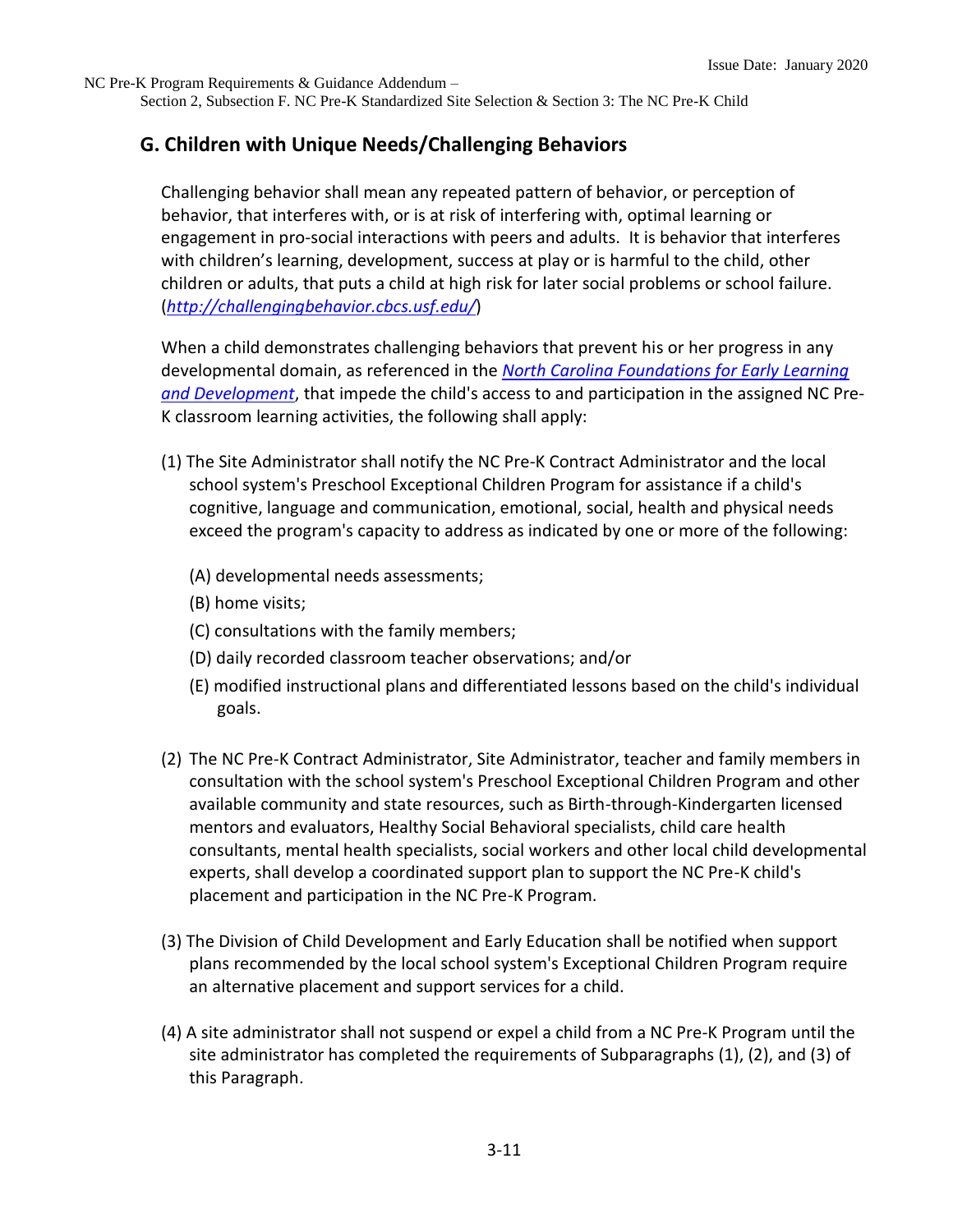- (5) Unless the operator determines the child poses a risk of harm to himself or herself or others and has completed the requirements of Subparagraphs (1), (2), and (3) of this Paragraph, no child shall receive less than the 6.5-hour NC Pre-K day. Risk of harm to oneself or others includes:
	- (A) physical aggression such as hitting, kicking, punching, spitting, throwing objects, pinching, pushing and biting;
	- (B) destroying property;
	- (C) tantrum behaviors that might include behaviors such as kicking, screaming, pushing an object or person, stomping feet or head banging;
	- (D) verbal aggression including yelling, threats and screaming;
	- (E) persistent or prolonged crying that is loud or disruptive or crying that interferes with the child's engagement in activities; and/or
	- (F) touching other children's private areas and removing clothing from themselves or others.

#### *See also NC Child Care Rule*

*[10A NCAC 09 .3017 Children With Unique Needs And Challenging Behaviors](https://ncchildcare.ncdhhs.gov/Portals/0/documents/pdf/N/NCPre-K_rule3000October2017.pdf)*

#### *History Note: Authority G.S. 110-85; 110-88; S.L. 2011-145, s. 10.7(a); Eff. October 1, 2017*

#### *Guidance*

If efforts to access the consultation needed to develop a coordinated plan of support prove unsuccessful, the NC Pre-K Contract Administrator shall contact their NC Pre-K Program Policy Consultant for guidance.

Teachers shall observe the child to identify what may be triggering the behavior, plan/record instructional modifications/differentiated strategies and document daily progress made by the child. Teachers shall document additional modifications needed based on daily observations along with any other resources that may be identified to support the NC Pre-K child.

Teachers should plan and implement appropriate strategies to include, but not be limited to, the assistance of local Behavioral Specialists through the CCR&R and Smart Start Network. These and other strategies to support the child should be documented including the child's progress for at least six to eight weeks before contacting the local school system's Preschool Exceptional Children Program. The documentation will be shared with the Preschool Exceptional Children Program during consultation.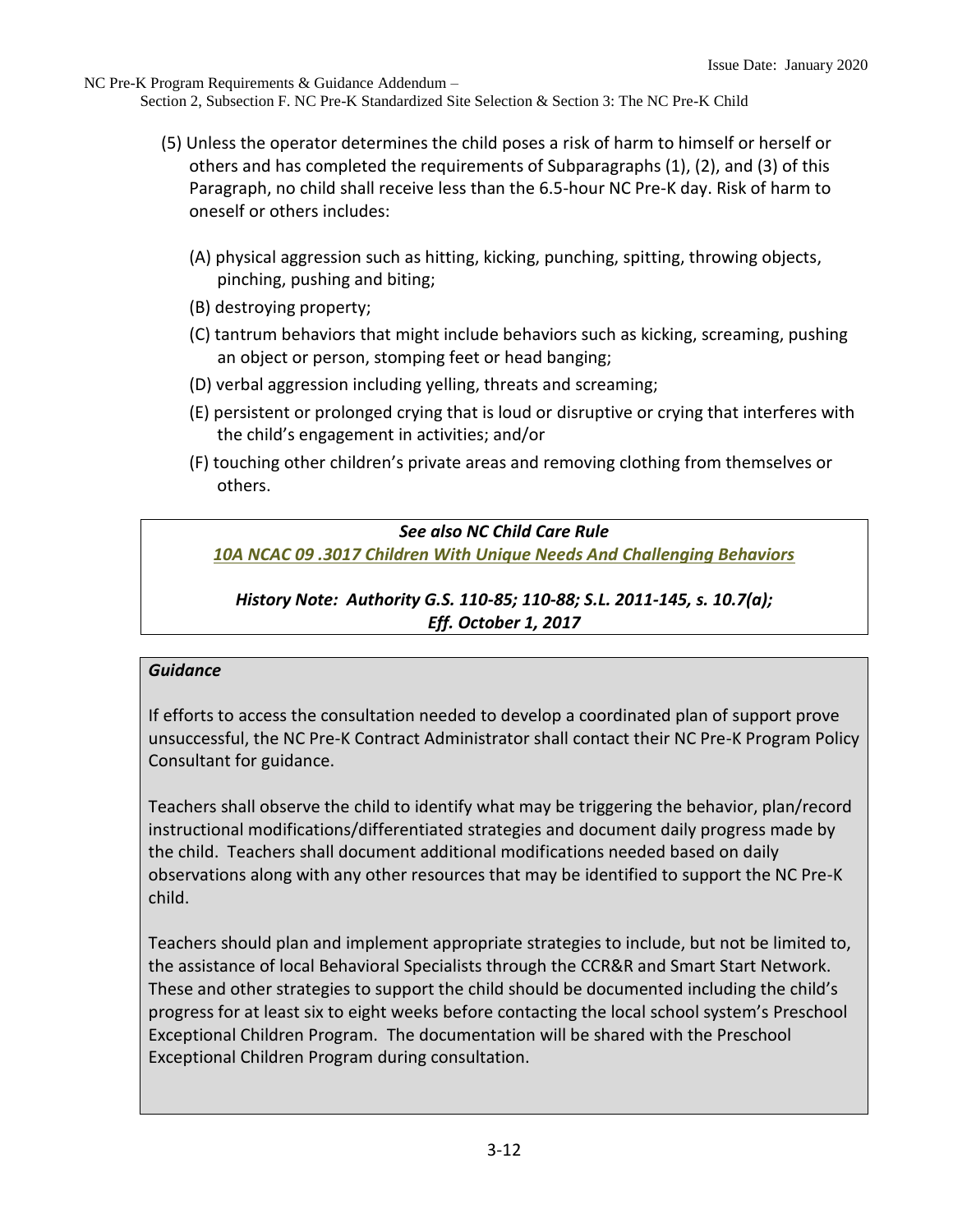Teachers, Site Administrators and NC Pre-K Contract Administrators shall document and keep on file every effort made to support the child so they can remain in the NC Pre-K Program. The NC Pre-K teacher must complete the Early Childhood Behavioral Engagement and Developmental Needs Report or another form which documents the child's behavior and strategies implemented by the teacher. The Site Administrator must submit the report to the NC Pre-K Contract Administrator for review of what has been implemented and provide further guidance to support the child, family and teacher.

See *Appendix E* for the Early Childhood Behavioral Engagement and Developmental Needs Report. You may also *[click here](https://ncchildcare.ncdhhs.gov/Portals/0/documents/doc/Early_Childhood_Behavioral_Engagement_and_Developmental_Needs_ReportFINAL.doc)* to access the report on the DCDEE website to complete the form electronically.

Teachers shall **maintain continuous collaboration** with the specialist(s) working with the child to discuss strategies implemented in the classroom and seek additional research based on effective practices to support the child with or without an Individualized Education Plan (IEP).

## **RESOURCES**

**Growing Up Well: Supporting Young Children's Social-Emotional Development and Mental Health in North Carolina (July 2012)**. *[Click here](http://nciom.org/wp-content/uploads/2017/08/Early-Childhood.pdf)* to download the report.

**Policy Statement on Expulsion and Suspension Policies in Early Childhood Setting,** U.S. Department of Health and Human Services and U.S Department of Education (2014). *[Click](http://www2.ed.gov/policy/gen/guid/school-discipline/policy-statement-ece-expulsions-suspensions.pdf)  [here](http://www2.ed.gov/policy/gen/guid/school-discipline/policy-statement-ece-expulsions-suspensions.pdf)* to download the Policy Statement.

**Child Care and Development Fund (CCDF), Social-Emotional and Behavioral Health,**  U.S. Department of Health and Human Services, Administration for Children and Families (September 2015). *[Click here](http://www.acf.hhs.gov/sites/default/files/occ/ccdf_acf_im_2015_01.pdf)* to download the Information Memorandum.

*[Click here](http://ncchildcare.nc.gov/PDF_forms/Early_Childhood_Suspension_Expulsion_Policy.pdf)* for the North Carolina Early Childhood Suspension and Expulsion Policy Statement Summary.

*[Click here](http://ncchildcare.nc.gov/PDF_forms/DCDEE_Suspension_and_Expulsion_Policy.pdf)* for the Division of Child Development and Early Education Suspension and Expulsion Policy Statement

*[Click here](http://www2.ed.gov/policy/gen/guid/school-discipline/index.html)* for additional federal resources.

**Implementing Policies to Reduce the Likelihood of Preschool Expulsion** – Examines factors associated with expulsion from Pre-K. *[Click here](http://nceln.fpg.unc.edu/ec-preschool-coordinator-resources-quality-practices)* to download this resource from the *NC Early Learning Network – EC Preschool Coordinator Resources: Quality Practices*.